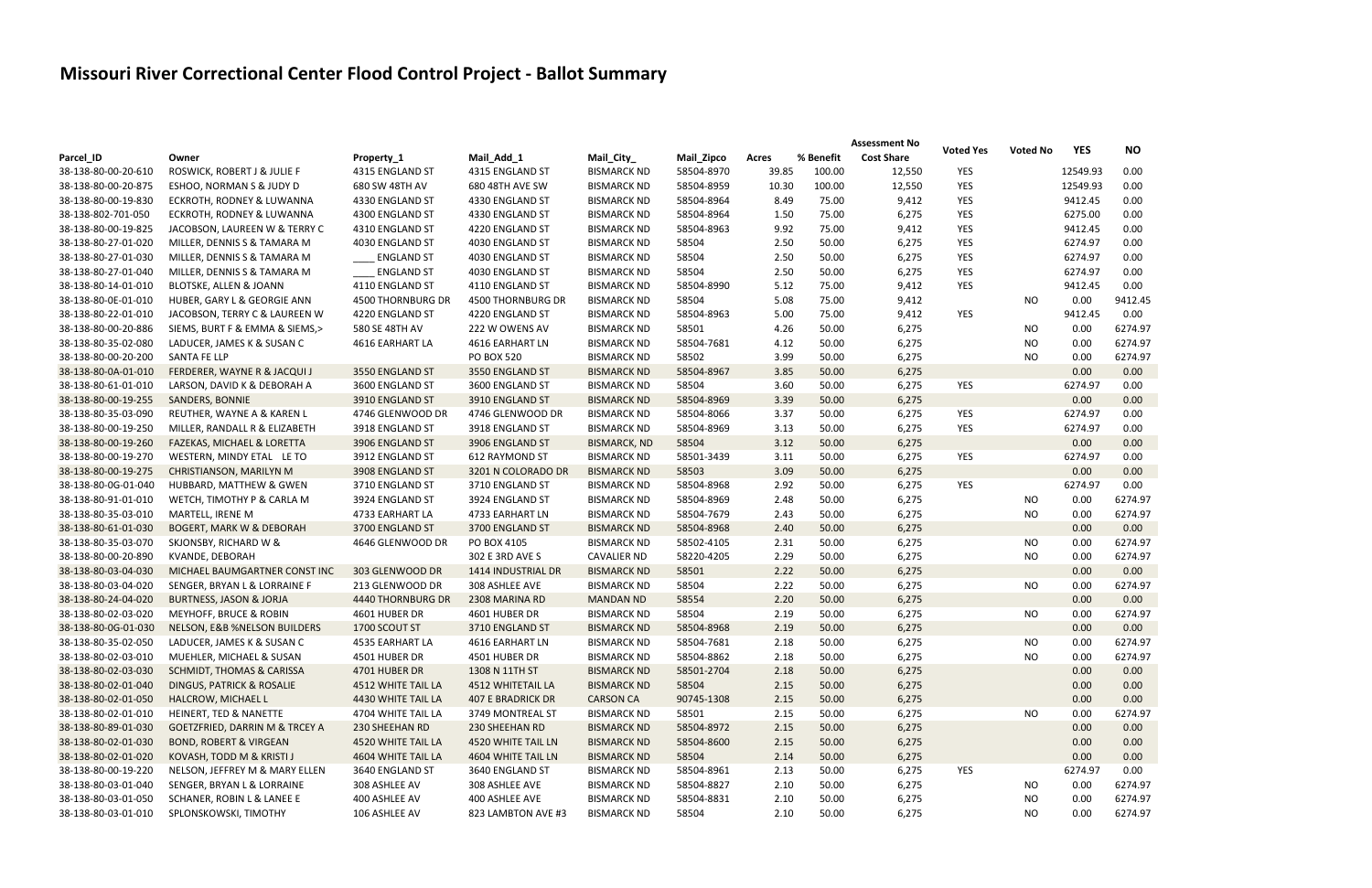| 38-138-80-00-20-880                        | HORST, DELANE JACK                                            | 540 SW 48TH AV                     | 540 48TH AVE SW                      | <b>BISMARCK ND</b>                       | 58504-8958          | 2.09         | 50.00          | 6,275          |            |           | 0.00         | 0.00    |
|--------------------------------------------|---------------------------------------------------------------|------------------------------------|--------------------------------------|------------------------------------------|---------------------|--------------|----------------|----------------|------------|-----------|--------------|---------|
| 38-138-80-00-20-894                        | SLETTEN, OLE T & GIENGER, RANEE                               | 310 SW 48TH AV                     | 2500 RIVER RD                        | <b>HENSLER ND</b>                        | 58530-9500          | 2.06         | 50.00          | 6,275          |            | <b>NO</b> | 0.00         | 6274.97 |
| 38-138-80-35-03-030                        | WAGNER, FRANKLIN & ANGELINE                                   | 4611 EARHART LA                    | 4611 EARHART LN                      | <b>BISMARCK ND</b>                       | 58504-7681          | 2.05         | 50.00          | 6,275          |            | NO.       | 0.00         | 6274.97 |
| 38-138-80-02-02-040                        | <b>FROELICH, MARK &amp; CAROL</b>                             | 4701 WHITE TAIL LA                 | 4701 WHITETAIL LN                    | <b>BISMARCK ND</b>                       | 58504               | 2.03         | 50.00          | 6,275          |            |           | 0.00         | 0.00    |
| 38-138-80-89-02-010                        | FISCHER, RANDAL L & STACY J                                   | 201 SHEEHAN RD                     | 201 SHEEHAN RD                       | <b>BISMARCK ND</b>                       | 58504-8972          | 2.03         | 50.00          | 6,275          |            | <b>NO</b> | 0.00         | 6274.97 |
| 38-138-80-35-02-060                        | LADUCER, JAMES K & SUSAN C                                    |                                    | 4616 EARHART LN                      | <b>BISMARCK ND</b>                       | 58504-7681          | 2.02         | 50.00          | 6,275          |            | <b>NO</b> | 0.00         | 6274.97 |
| 38-138-80-03-02-010                        | GEIGER, DANIEL & MARILYN                                      | 4026 DANIEL ST                     | 1702 W WICHITA DR                    | <b>BISMARCK ND</b>                       | 58504               | 2.02         | 50.00          | 6,275          |            |           | 0.00         | 0.00    |
| 38-138-80-35-02-010                        | LADUCER, JAMES K & SUSAN C                                    | 4404 GLENWOOD DR                   | 4616 EARHART LN                      | <b>BISMARCK ND</b>                       | 58504-7681          | 2.02         | 50.00          | 6,275          |            | <b>NO</b> | 0.00         | 6274.97 |
| 38-138-80-03-04-060                        | CLARK, JESSE D & SARA M                                       | 4405 LUCAS ST                      | 4405 LUCAS ST                        | <b>BISMARCK ND</b>                       | 58504               | 2.00         | 50.00          | 6,275          |            | <b>NO</b> | 0.00         | 6274.97 |
| 38-138-80-03-04-040                        | WELTON, MATTHEW J & >                                         | 319 GLENWOOD DR                    | 319 GLENWOOD DR                      | <b>BISMARCK ND</b>                       | 58504-8025          | 2.00         | 50.00          | 6,275          |            |           | 0.00         | 0.00    |
| 38-138-80-03-06-020                        | HEPPER, RUTH                                                  | 4314 LUCAS ST                      | 4314 LUCAS ST                        | <b>BISMARCK ND</b>                       | 58504               | 2.00         | 50.00          | 6,275          | <b>YES</b> |           | 6274.97      | 0.00    |
| 38-138-80-35-03-020                        | FETCH, KENNETH                                                | 4701 EARHART LA                    | 4701 EARHART LN                      | <b>BISMARCK ND</b>                       | 58504-7679          | 2.00         | 50.00          | 6,275          |            | <b>NO</b> | 0.00         | 6274.97 |
| 38-138-80-03-03-070                        | WERNER, JACK A & BONNIE L                                     | 310 GLENWOOD DR                    | <b>39 CAPTAIN MARSH DR</b>           | <b>MANDAN ND</b>                         | 58554               | 2.00         | 50.00          | 6,275          | <b>YES</b> |           | 6274.97      | 0.00    |
| 38-138-80-24-02-040                        | OLHEISER, CASEY & LACEY                                       | 4435 THORNBURG DR                  | <b>150 BURKE DR</b>                  | LINCOLN ND                               | 58504               | 2.00         | 50.00          | 6,275          | <b>YES</b> |           | 6274.97      | 0.00    |
| 38-138-80-03-04-110                        | WOODKE, STEVEN P & LEAH R                                     | 320 SHEEHAN RD                     | 4306 DANIEL ST                       | <b>BISMARCK ND</b>                       | 58504               | 2.00         | 50.00          | 6,275          |            |           | 0.00         | 0.00    |
| 38-138-80-03-04-010                        | TURNER, MICHAEL & DONNA M                                     | 119 GLENWOOD DR                    | 3450 HEARTWOOD LANE MELBOURNE FL     |                                          | 32934               | 2.00         | 50.00          | 6,275          |            | <b>NO</b> | 0.00         | 6274.97 |
| 38-138-80-03-06-070                        | HODGE, TIFFANY A                                              | 4520 LUCAS ST                      | 409 SOUTHWOOD AVE                    | <b>BISMARCK ND</b>                       | 58504-6258          | 2.00         | 50.00          | 6,275          |            |           | 0.00         | 0.00    |
| 38-138-80-03-04-120                        | TABORSKY, LARRY & AMY                                         | 413 COURTNEY CI                    | 2228 HOOVER AVE                      | <b>BISMARCK ND</b>                       | 58501-2357          | 2.00         | 50.00          | 6,275          |            | NO        | 0.00         | 6274.97 |
| 38-138-80-03-03-090                        | SENGER, BRYAN L & LORRAINE F                                  | 418 GLENWOOD DR                    | 308 ASHLEE AVE                       | <b>BISMARCK ND</b>                       | 58504               | 2.00         | 50.00          | 6,275          |            | NO.       | 0.00         | 6274.97 |
| 38-138-80-03-06-080                        | SCHUMACHER, BRUCE                                             | 526 SHEEHAN RD                     | 1744 BONN BLVD                       | <b>BISMARCK ND</b>                       | 58504-7013          | 2.00         | 50.00          | 6,275          | <b>YES</b> |           | 6274.97      | 0.00    |
| 38-138-80-03-05-010                        | SAND, ROSELLEN M                                              | 527 SHEEHAN RD                     | 527 SHEEHAN RD                       | <b>BISMARCK ND</b>                       | 58504               | 2.00         | 50.00          | 6,275          | YES        |           | 6274.97      | 0.00    |
| 38-138-80-03-03-020                        | KLEIN, JEROME & HELEN                                         | 407 ASHLEE AV                      | 1706 SO RENO DR                      | <b>BISMARCK ND</b>                       | 58504-7064          | 2.00         | 50.00          | 6,275          |            | <b>NO</b> | 0.00         | 6274.97 |
| 38-138-80-02-02-020                        | DAHL, NORMAN & AMY                                            | 4604 HUBER DR                      | 3117 DEVON DR                        | <b>BISMARCK ND</b>                       | 58504-7609          | 2.00         | 50.00          | 6,275          |            |           | 0.00         | 0.00    |
| 38-138-80-03-03-040                        | KASEMAN, LENORE                                               | 223 ASHLEE AV                      | 223 ASHLEE AVE                       | <b>BISMARCK ND</b>                       | 58504               | 2.00         | 50.00          | 6,275          |            |           | 0.00         | 0.00    |
| 38-138-80-03-04-050                        | DOUGHERTY, MARK & MARLYS J                                    | 409 GLENWOOD DR                    | 409 GLENWOOD DR                      | <b>BISMARCK ND</b>                       | 58504-8026          | 2.00         | 50.00          | 6,275          |            | NO        | 0.00         | 6274.97 |
| 38-138-80-03-03-010                        | STEFFES, CLARENCE & MAR-JO                                    | 4115 DANIEL ST                     | 4115 DANIEL ST                       | <b>BISMARCK ND</b>                       | 58504               | 2.00         | 50.00          | 6,275          |            | NO        | 0.00         | 6274.97 |
| 38-138-80-03-03-080                        | STEWART, NATHAN J & KATIE C                                   | 328 GLENWOOD DR                    | 824 W AVENUE B                       | <b>BISMARCK ND</b>                       | 58501               | 2.00         | 50.00          | 6,275          |            | <b>NO</b> | 0.00         | 6274.97 |
| 38-138-80-03-06-010                        | KELLER, KEN & MARION                                          | 4309 DANIEL ST                     | 3723 RUSSETT LN                      | <b>NORTHBROOK IL</b>                     | 60062-4254          | 2.00         | 50.00          | 6,275          |            | <b>NO</b> | 0.00         | 6274.97 |
| 38-138-80-03-03-050                        | <b>KLEIN, JASON</b>                                           | 201 ASHLEE AV                      | 2121 SUNDANCER LP #1                 | <b>MANDAN ND</b>                         | 58554               | 2.00         | 50.00          | 6,275          |            |           | 0.00         | 0.00    |
| 38-138-80-03-03-100                        | KISSE, JOHN A                                                 | 512 GLENWOOD DR                    | PO BOX 562                           | <b>BISMARCK ND</b>                       | 58502-0562          | 2.00         | 50.00          | 6,275          |            | <b>NO</b> | 0.00         | 6274.97 |
| 38-138-80-03-05-020                        | SCHOCK, DARIN L & STACY L                                     | 509 SHEEHAN RD                     | 509 SHEEHAN RD                       | <b>BISMARCK ND</b>                       | 58504               | 2.00         | 50.00          | 6,275          | <b>YES</b> |           | 6274.97      | 0.00    |
| 38-138-80-03-03-060                        | FRYSLIE, THOMAS V & JUDITH H                                  | 218 GLENWOOD DR                    | 218 GLENWOOD DR                      | <b>BISMARCK ND</b>                       | 58504               | 2.00         | 50.00          | 6,275          |            | <b>NO</b> | 0.00         | 6274.97 |
| 38-138-80-03-03-030                        | ELL, TODD & LORI                                              | <b>ASHLEE AV</b>                   | 2519 COOLIDGE AVE                    | <b>BISMARCK ND</b>                       | 58501-2264          | 2.00         | 50.00          | 6,275          |            | <b>NO</b> | 0.00         | 6274.97 |
| 38-138-80-03-07-010                        | WOODKE, STEVEN P & LEAH R                                     | 4306 DANIEL ST                     | 4306 DANIEL ST                       | <b>BISMARCK ND</b>                       | 58504               | 2.00         | 50.00          | 6,275          |            |           | 0.00         | 0.00    |
| 38-138-80-03-05-030                        | <b>WEATHERLY, BRENT &amp; PATTY</b>                           | 421 SHEEHAN RD                     | <b>PO BOX 56</b>                     | <b>GLEN ULLIN ND</b>                     | 58631               | 2.00         | 50.00          | 6,275          |            |           | 0.00         | 0.00    |
| 38-138-80-02-02-010                        | DAHL, NORMAN & AMY                                            | 4601 WHITE TAIL LA                 | 3117 DEVON DR                        | <b>BISMARCK ND</b>                       | 58504-7609          | 2.00         | 50.00          | 6,275          |            |           | 0.00         | 0.00    |
| 38-138-80-89-01-020                        | KLEIN, MARK & RENEA                                           | 200 SHEEHAN RD                     | 200 SHEEHAN RD                       | <b>BISMARCK ND</b>                       | 58504-8972          | 1.99         | 50.00          | 6,275          | YES        |           | 6274.97      | 0.00    |
| 38-138-80-02-02-030                        | TIBOR, JOHN                                                   | 4704 HUBER DR                      | 1008 25TH ST SE                      | <b>MANDAN ND</b>                         | 58554-5087          | 1.98         | 50.00          | 6,275          |            |           | 0.00         | 0.00    |
| 38-138-80-24-01-030                        | MUEHLER, WAYNE A                                              | 4530 THORNBURG DR                  | <b>4530 THORNBURG DR</b>             | <b>BISMARCK ND</b>                       | 58504-8808          | 1.97         | 50.00          | 6,275          | YES        |           | 6274.97      | 0.00    |
| 38-138-80-24-01-020                        | SPEIDEL, JERRY & DONNA                                        | 4660 THORNBURG DR                  | <b>4660 THORNBURG DR</b>             | <b>BISMARCK ND</b>                       | 58504-8810          | 1.97         | 50.00          | 6,275          |            | NO.       | 0.00         | 6274.97 |
| 38-138-80-24-01-010                        | LIPP, TOM & KATHY                                             | 4744 THORNBURG DR                  | 4744 THORNBURG DR                    | <b>BISMARCK ND</b>                       | 58504-8812          | 1.97         | 50.00          | 6,275          |            | NO        | 0.00         | 6274.97 |
| 38-138-80-00-20-810                        | SOUTHBAY DEVELOPMENT LLC                                      |                                    | 1805 HARBOR DR                       | <b>BISMARCK ND</b>                       | 58504               | 1.97         | 50.00          | 6,275          |            | NO        | 0.00         | 6274.97 |
| 38-138-80-24-02-010                        | LADUCER, JAMES K                                              | 4745 THORNBURG DR                  | 4616 EARHART DR                      | <b>BISMARCK ND</b>                       | 58504               | 1.97         | 50.00          | 6,275          |            | NO.       | 0.00         | 6274.97 |
| 38-138-80-24-02-030                        | ZAINHOFSKY, JON F & KATI L                                    | 4505 THORNBURG DR                  | <b>4505 THORNBURG DR</b>             | <b>BISMARCK ND</b>                       | 58504-8808          | 1.97         | 50.00          | 6,275          | <b>YES</b> |           | 6274.97      | 0.00    |
| 38-138-80-24-02-020                        | ZAINHOFSKY, FREDERICK J & MYRNA                               | <b>4655 THORNBURG DR</b>           | 1207 S 7TH ST                        | <b>BISMARCK ND</b>                       | 58504-6536          | 1.97         | 50.00          |                | YES        |           | 6274.97      | 0.00    |
| 38-138-80-24-04-010                        | SMITH, STEPHANIE A                                            | 4420 THORNBURG DR                  | 4420 THORNBURG DR                    | <b>BISMARCK ND</b>                       | 58504               | 1.97         | 50.00          | 6,275          | YES        |           | 6274.97      | 0.00    |
| 38-138-80-24-03-030                        | BRAUNBERGER, GARY S & JODY L                                  | 4607 DOWNING ST                    | 4525 DOWNING ST                      | <b>BISMARCK ND</b>                       | 58504-8804          | 1.96         | 50.00          | 6,275<br>6,275 | YES        |           | 6274.97      | 0.00    |
| 38-138-80-24-02-070                        | LADUCER, SHAUNA M&HOUSE, RYAN B                               | 4730 DOWNING ST                    | 4730 DOWNING ST                      | <b>BISMARCK ND</b>                       | 58504               | 1.95         | 50.00          | 6,275          |            |           | 0.00         | 0.00    |
|                                            |                                                               |                                    |                                      |                                          |                     |              |                |                |            |           |              | 6274.97 |
| 38-138-80-24-02-050<br>38-138-80-24-02-060 | ROGSTAD, MYRON & PHYLLIS<br><b>COLLING, MICHEAL &amp; JAN</b> | 4600 DOWNING ST<br>4700 DOWNING ST | 12150 145TH ST SE<br>4700 DOWNING ST | <b>BISMARCK ND</b><br><b>BISMARCK ND</b> | 58504<br>58504-8816 | 1.95<br>1.95 | 50.00<br>50.00 | 6,275<br>6,275 |            | NO        | 0.00<br>0.00 | 0.00    |
| 38-138-80-89-01-010                        | STUMPF, DANA                                                  | 110 SHEEHAN RD                     | 110 SHEENAN RD                       | <b>BISMARCK ND</b>                       | 58504-8978          | 1.95         | 50.00          | 6,275          | YES        |           | 6274.97      | 0.00    |
| 38-138-80-24-03-040                        | BRAUNBERGER, GARY S & JODY L                                  | 4525 DOWNING ST                    | 4525 DOWNING ST                      | <b>BISMARCK ND</b>                       | 58504-8804          | 1.95         | 50.00          | 6,275          | YES        |           | 6274.97      | 0.00    |
|                                            |                                                               |                                    |                                      |                                          |                     | 1.95         |                |                |            |           | 0.00         |         |
| 38-138-80-24-03-010                        | BEAN, DAMIAN & LISA                                           | 4735 DOWNING ST                    | 4735 DOWNING ST                      | <b>BISMARCK ND</b>                       | 58504-8817          |              | 50.00          | 6,275          |            | <b>NO</b> |              | 6274.97 |

|           | 0.00    | 0.00              |  |  |  |  |
|-----------|---------|-------------------|--|--|--|--|
| NΟ        | 0.00    | 6274.97           |  |  |  |  |
| NΟ        | 0.00    | 6274.97           |  |  |  |  |
|           | 0.00    | 0.00              |  |  |  |  |
| <b>NO</b> | 0.00    | 6274.97           |  |  |  |  |
| NΟ        | 0.00    | 6274.97           |  |  |  |  |
|           | 0.00    | 0.00              |  |  |  |  |
| ΝO        | 0.00    | 6274.97           |  |  |  |  |
| NΟ        | 0.00    | 6274.97           |  |  |  |  |
|           | 0.00    | 0.00              |  |  |  |  |
|           | 6274.97 | 0.00              |  |  |  |  |
| NΟ        | 0.00    | 6274.97           |  |  |  |  |
|           |         |                   |  |  |  |  |
|           | 6274.97 | 0.00              |  |  |  |  |
|           | 6274.97 | 0.00              |  |  |  |  |
|           | 0.00    | 0.00              |  |  |  |  |
| NΟ        | 0.00    | 6274.97           |  |  |  |  |
|           | 0.00    | 0.00              |  |  |  |  |
| NΟ        | 0.00    | 6274.97           |  |  |  |  |
| NΟ        | 0.00    | 6274.97           |  |  |  |  |
|           | 6274.97 | 0.00              |  |  |  |  |
|           | 6274.97 | 0.00              |  |  |  |  |
| NΟ        | 0.00    | 6274.97           |  |  |  |  |
|           | 0.00    | 0.00 <sub>1</sub> |  |  |  |  |
|           | 0.00    | 0.00              |  |  |  |  |
| NΟ        | 0.00    | 6274.97           |  |  |  |  |
| NO        | 0.00    | 6274.97           |  |  |  |  |
| NΟ        | 0.00    | 6274.97           |  |  |  |  |
| NΟ        | 0.00    | 6274.97           |  |  |  |  |
|           | 0.00    | 0.00              |  |  |  |  |
| ΝO        | 0.00    | 6274.97           |  |  |  |  |
|           | 6274.97 | 0.00              |  |  |  |  |
| NΟ        | 0.00    | 6274.97           |  |  |  |  |
| NΟ        | 0.00    | 6274.97           |  |  |  |  |
|           | 0.00    | 0.00              |  |  |  |  |
|           | 0.00    | 0.00              |  |  |  |  |
|           | 0.00    | 0.00              |  |  |  |  |
|           | 6274.97 | 0.00              |  |  |  |  |
|           |         |                   |  |  |  |  |
|           | 0.00    | 0.00              |  |  |  |  |
|           | 6274.97 | 0.00              |  |  |  |  |
| NΟ        | 0.00    | 6274.97           |  |  |  |  |
| <b>NO</b> | 0.00    | 6274.97           |  |  |  |  |
| NO        | 0.00    | 6274.97           |  |  |  |  |
| ΝO        | 0.00    | 6274.97           |  |  |  |  |
|           | 6274.97 | 0.00              |  |  |  |  |
|           | 6274.97 | 0.00              |  |  |  |  |
|           | 6274.97 | 0.00              |  |  |  |  |
|           | 6274.97 | 0.00              |  |  |  |  |
|           | 0.00    | 0.00              |  |  |  |  |
| NΟ        | 0.00    | 6274.97           |  |  |  |  |
|           | 0.00    | 0.00              |  |  |  |  |
|           | 6274.97 | 0.00              |  |  |  |  |
|           | 6274.97 | 0.00              |  |  |  |  |
| NΟ        | 0.00    | 6274.97           |  |  |  |  |
|           |         |                   |  |  |  |  |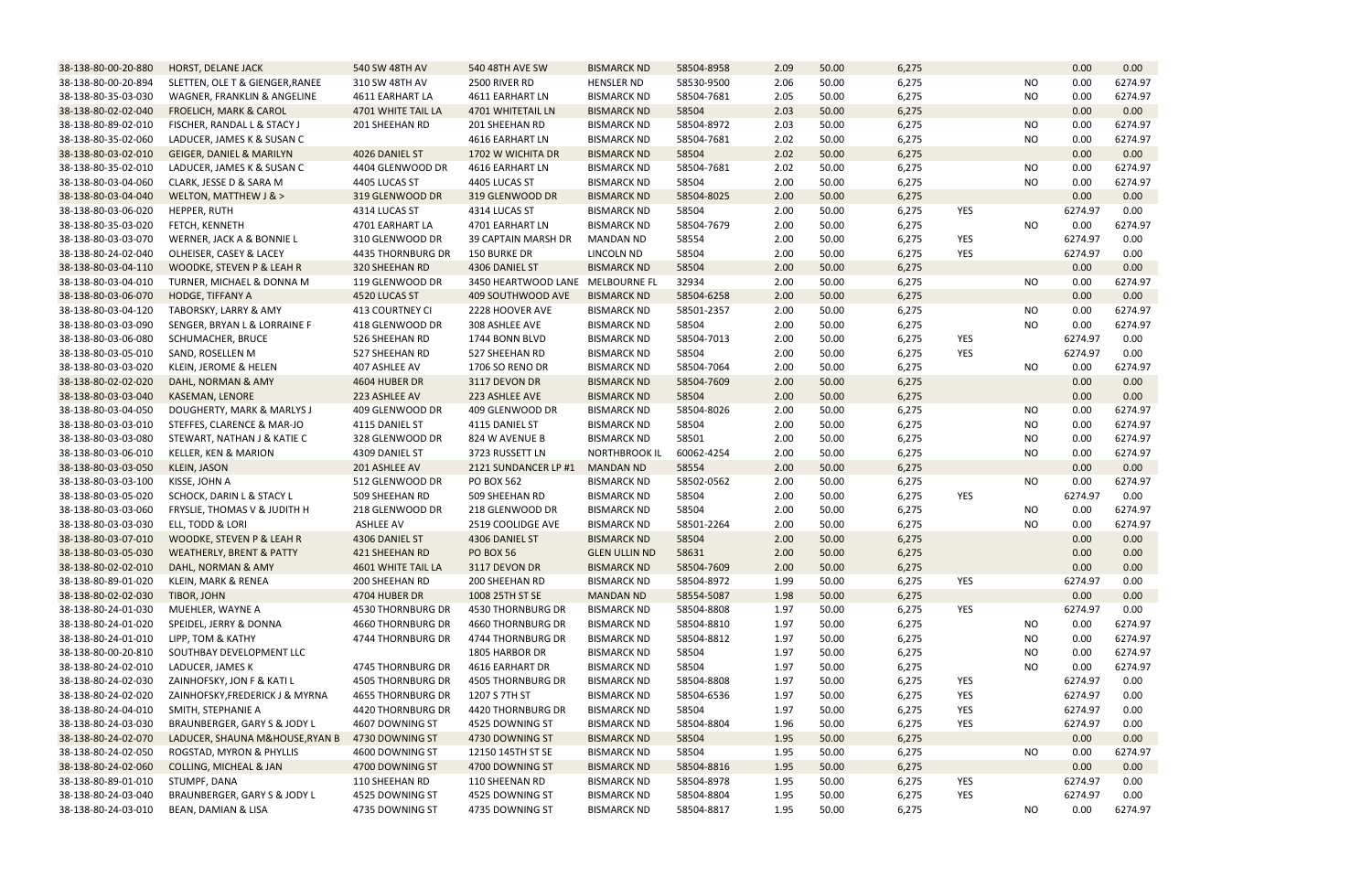| 38-138-80-24-03-020 | HELLMAN, KORY D & TANIA                                | 4705 DOWNING ST  | 4705 DOWNING ST                                       | <b>BISMARCK ND</b>  | 58504      | 1.95 | 50.00 | 6,275 |            |           | 0.00    | 0.00            |
|---------------------|--------------------------------------------------------|------------------|-------------------------------------------------------|---------------------|------------|------|-------|-------|------------|-----------|---------|-----------------|
| 38-138-80-24-03-050 | NEUMANN, CASEY J & GENA M                              | 4429 DOWNING ST  | 4429 DOWNING ST                                       | <b>BISMARCK ND</b>  | 58504      | 1.95 | 50.00 | 6,275 |            |           | 0.00    | 0.00            |
| 38-138-80-0G-01-010 | <b>NELSON, GREGORY T</b>                               | 3760 ENGLAND ST  | 3760 ENGLAND ST                                       | <b>BISMARCK ND</b>  | 58504-8968 | 1.95 | 50.00 | 6,275 |            |           | 0.00    | 0.00            |
| 38-138-80-0G-01-020 | NELSON, GREGORY T                                      | 1604 SCOUT ST    | 3760 ENGLAND ST                                       | <b>BISMARCK ND</b>  | 58504-8968 | 1.95 | 50.00 | 6,275 |            |           | 0.00    | 0.00            |
| 38-138-80-35-02-090 | GAYTON, ROBERT H & ROXANA M                            | 4700 EARHART LA  | 4700 EARHART LN                                       | <b>BISMARCK ND</b>  | 58504-7679 | 1.94 | 50.00 | 6,275 |            | <b>NO</b> | 0.00    | 6274.97         |
| 38-138-80-35-02-100 | STUMPF, CLIFFORD J                                     | 4730 EARHART LA  | 4730 EARHART LN                                       | <b>BISMARCK ND</b>  | 58504-7679 | 1.94 | 50.00 | 6,275 |            |           | 0.00    | 0.00            |
| 38-138-80-03-02-020 | <b>SCHMITCKE, GARY &amp; BARBARA</b>                   | 4114 DANIEL ST   | 4114 DANIEL ST                                        | <b>BISMARCK ND</b>  | 58504-8845 | 1.91 | 50.00 | 6,275 |            |           | 0.00    | 0.00            |
| 38-138-80-00-20-620 | ESHOO, NORMAN S & JUDY D                               | 680 SW 48TH AV   | <b>680 48TH AVE SW</b>                                | <b>BISMARCK ND</b>  | 58504-8959 | 1.91 | 50.00 | 6,275 |            |           | 0.00    | 0.00            |
| 38-138-80-73-01-010 | HAUSAUER, LORI J                                       |                  | 4430 S WASHINGTON ST 4430 S WASHINGTON ST             | <b>BISMARCK ND</b>  | 58503-8010 | 1.91 | 50.00 | 6,275 |            | <b>NO</b> | 0.00    | 6274.97         |
| 38-138-80-89-02-020 | REICHERT, MATHEW E & SHELLY M                          | 231 SHEEHAN RD   | 231 SHEEHAN RD                                        | <b>BISMARCK ND</b>  | 58504      | 1.86 | 50.00 | 6,275 | <b>YES</b> |           | 6274.97 | 0.00            |
| 38-138-80-03-01-030 | MITTLEIDER, RANDALL K &                                | 216 ASHLEE AV    | 216 ASHLEE AVE                                        | <b>BISMARCK ND</b>  | 58504      | 1.83 | 50.00 | 6,275 |            | <b>NO</b> | 0.00    | 6274.97         |
| 38-138-80-0G-02-060 | TORGERSON, EARL T & PAMELA J                           | 1733 SCOUT ST    | 1733 SCOUT ST                                         | <b>BISMARCK ND</b>  | 58504-8849 | 1.78 | 50.00 | 6,275 |            |           | 0.00    | 0.00            |
| 38-138-80-76-01-010 | MOSER, WADE & LYNN                                     | 3425 ENGLAND ST  | 1105 W BURLEIGH AVE                                   | <b>BISMARCK ND</b>  | 58504      | 1.76 | 50.00 | 6,275 | YES        |           | 6274.97 | 0.00            |
| 38-138-80-00-19-265 | CHRISTAINSON, THOMAS ETAL                              |                  | 3201 N COLORADO DR                                    | <b>BISMARCK ND</b>  | 58503      | 1.71 | 50.00 | 6,275 | <b>YES</b> |           | 6274.97 | 0.00            |
| 38-138-80-00-19-240 | SANDERS, BONNIE                                        |                  | 3910 ENGLAND ST                                       | <b>BISMARCK ND</b>  | 58504-8969 | 1.70 | 50.00 | 6,275 | YES        |           | 6274.97 | 0.00            |
| 38-138-80-0G-01-060 | ANDRE, ANN                                             | 1740 SCOUT ST    | 2200 FAR WEST DR                                      | <b>BISMARCK ND</b>  | 58504-8835 | 1.66 | 50.00 | 6,275 |            | <b>NO</b> | 0.00    | 6274.97         |
| 38-138-80-35-02-020 | PUKLICH, DOROTHY L                                     | 4444 GLENWOOD DR | 4444 GLENWOOD DR                                      | <b>BISMARCK ND</b>  | 58504-8067 | 1.65 | 50.00 | 6,275 | <b>YES</b> |           | 6274.97 | 0.00            |
| 38-138-80-00-20-850 | LANGER, GARY L                                         |                  | 4620 S WASHINGTON ST 4620 S WASHINGTON ST             | <b>BISMARCK ND</b>  | 58504-8014 | 1.64 | 50.00 | 6,275 |            | <b>NO</b> | 0.00    | 6274.97         |
| 38-138-80-00-20-888 | FODE, ALBERT R                                         | 380 SW 48TH AV   | 380 48TH AVE SW                                       | <b>BISMARCK ND</b>  | 58504      | 1.64 | 50.00 | 6,275 |            |           | 0.00    | 0.00            |
| 38-138-80-03-06-040 | BRYNJOLFSON, JOHN & CHERI                              | 4403 DANIEL ST   | 1429 EAGLES VIEW LN                                   | <b>BISMARCK ND</b>  | 58503      | 1.62 | 50.00 | 6,275 |            | <b>NO</b> | 0.00    | 6274.97         |
| 38-138-80-03-06-030 | ARTZ, JONATHAN D & LOREN L                             | 506 KAMBRI CI    | 506 KAMBRI CI                                         | <b>BISMARCK ND</b>  | 58504-7511 | 1.62 | 50.00 | 6,275 |            |           | 0.00    | 0.00            |
| 38-138-80-03-04-090 | HARTMAN, CINDY                                         | 331 COURTNEY CI  | 1501 MICHIGAN AVE                                     | <b>BISMARCK ND</b>  | 58504      | 1.62 | 50.00 | 6,275 |            |           | 0.00    | 0.00            |
| 38-138-80-03-07-030 | RED DOOR HOMES OF BISMARCK LLC                         | 4406 DANIEL ST   | 3100 N 14TH ST                                        | <b>BISMARCK ND</b>  | 58503      | 1.60 | 50.00 | 6,275 |            | <b>NO</b> | 0.00    | 6274.97         |
| 38-138-80-0G-02-050 | TORGERSON, EARL T & PAMELA J                           | 1717 SCOUT ST    | 1733 SCOUT ST                                         | <b>BISMARCK ND</b>  | 58504-8849 | 1.60 | 50.00 | 6,275 |            |           | 0.00    | 0.00            |
| 38-138-80-35-03-040 | AXVIG, RANDY & SUSAN                                   | 4550 GLENWOOD DR | 4550 GLENWOOD DR                                      | <b>BISMARCK ND</b>  | 58504-8000 | 1.59 | 50.00 | 6,275 |            | <b>NO</b> | 0.00    | 6274.97         |
| 38-138-80-00-20-605 | NEUMANN, CASEY & GENA &                                |                  | 4429 DOWNING ST                                       | <b>BISMARCK ND</b>  | 58504      | 1.59 | 50.00 | 6,275 |            |           | 0.00    | 0.00            |
| 38-138-80-03-07-020 | THOMPSON, ROGER W & SANDY K                            | 4324 DANIEL ST   | 4324 DANIEL ST                                        | <b>BISMARCK ND</b>  | 58504-8825 | 1.56 | 50.00 | 6,275 | YES        |           | 6274.97 | 0.00            |
| 38-138-80-03-05-040 | ELSBERRY, TERRY & JULIE (Bryan Senger v 325 SHEEHAN RD |                  | 3900 HWY 2 & 52 W                                     | <b>MINOT ND</b>     | 58701      | 1.52 | 50.00 | 6,275 |            | <b>NO</b> | 0.00    | 6274.97         |
| 38-138-80-0G-01-050 | HUBBARD, MATTHEW & GWEN                                | 1730 SCOUT ST    | 3710 ENGLAND ST                                       | <b>BISMARCK ND</b>  | 58504-8968 | 1.52 | 50.00 | 6,275 | YES        |           | 6274.97 | 0.00            |
| 38-138-80-03-06-050 | BOECKEL, TRAVIS L & ALICIA M                           | 517 KAMBRI CI    | 517 KAMBRI CIR                                        | <b>BISMARCK ND</b>  | 58504      | 1.51 | 50.00 | 6,275 |            |           | 0.00    | 0.00            |
| 38-138-80-0G-02-030 | PRESZLER, DALE & KRISTI                                | 1617 SCOUT ST    | 1617 SCOUT ST                                         | <b>BISMARCK ND</b>  | 58504-8813 | 1.50 | 50.00 | 6,275 | <b>YES</b> |           | 6274.97 | 0.00            |
| 38-138-80-03-06-060 | HILL, JASON D                                          | 505 KAMBRI CI    | <b>PO BOX 273</b>                                     | <b>STANTON ND</b>   | 58571      | 1.50 | 50.00 | 6,275 |            |           | 0.00    | 0.00            |
| 38-138-80-03-04-080 | WOODKE, STEVEN P & LEAH R                              | 324 COURTNEY CI  | 4306 DANIEL ST                                        | <b>BISMARCK ND</b>  | 58504      | 1.50 | 50.00 | 6,275 |            |           | 0.00    | 0.00            |
| 38-138-80-0G-02-040 | HEINERT, RAYMOND A & BECKY K                           | 1701 SCOUT ST    | 1701 SCOUT ST                                         | <b>BISMARCK ND</b>  | 58504      | 1.50 | 50.00 | 6,275 |            |           | 0.00    | 0.00            |
| 38-138-80-0G-02-020 | GCE PTY LTD THE HOTSPUR TRUST                          | 1601 SCOUT ST    |                                                       | <b>BISMARCK, ND</b> | 58504      | 1.50 | 50.00 | 6,275 |            |           | 0.00    | 0.00            |
| 38-138-80-0G-02-010 | HARELAND, COLLEEN K & >                                | 1517 SCOUT ST    | 1517 SCOUT ST                                         | <b>BISMARCK ND</b>  | 58504      | 1.50 | 50.00 | 6,275 | YES        |           | 6274.97 | 0.00            |
| 38-138-80-73-01-020 | THOMPSON, ROBERT W & LAVERNE                           |                  | 4410 S WASHINGTON ST 4410 S WASHINGTON ST             | <b>BISMARCK ND</b>  | 58504-8010 | 1.50 | 50.00 | 6,275 |            |           | 0.00    | 0.00            |
| 38-138-80-00-20-892 | SLETTEN, OLE T & GIENGER, RANEE                        |                  | 2500 RIVER RD                                         | <b>HENSLER ND</b>   | 58530-9500 | 1.50 | 50.00 | 6,275 |            | <b>NO</b> | 0.00    | 6274.97         |
| 38-138-80-03-04-100 | FAHRNI, LOWELL & CORRIN                                |                  | 4420 S WASHINGTON ST 4420 S WASHINGTON ST BISMARCK ND |                     | 58504      | 1.50 | 50.00 | 6,275 |            | <b>NO</b> | 0.00    | 6274.97         |
| 38-138-80-03-04-070 | CROTEAU, JAMES E & LYNN A                              | 408 COURTNEY CI  | 1624 N LYNCH                                          | MESA AZ             | 85207-3181 | 1.49 | 50.00 | 6,275 |            | NO        | 0.00    | 6274.97         |
| 38-138-80-83-01-010 | LARSON, DAVID K & DEBORAH A                            |                  | 3600 ENGLAND ST                                       | <b>BISMARCK ND</b>  | 58504      | 1.48 | 50.00 | 6,275 |            | <b>NO</b> | 0.00    | 6274.97         |
| 38-138-80-03-02-030 | WYNVEEN, JOSHUA A & KELLY L                            | 4126 DANIEL ST   | 4126 DANIEL ST                                        | <b>BISMARCK ND</b>  | 58504      | 1.36 | 50.00 | 6,275 |            |           | 0.00    | 0.00            |
| 38-138-80-35-03-050 | PUKLICH, ELYSE L & >                                   | 4570 GLENWOOD DR | 4570 GLENWOOD DR                                      | <b>BISMARCK ND</b>  | 58504      | 1.30 | 50.00 | 6,275 | YES        |           | 6274.97 | 0.00            |
| 38-138-80-35-02-040 | LADUCER, JAMES K & SUSAN C                             | 4504 EARHART LA  | 4616 EARHART LN                                       | <b>BISMARCK ND</b>  | 58504-7681 | 1.29 | 50.00 | 6,275 |            | <b>NO</b> | 0.00    | 6274.97         |
|                     |                                                        |                  | PO Box 1212                                           |                     |            |      |       |       |            |           | 6274.97 |                 |
| 38-138-80-00-20-882 | ZIEGLER, TERRI                                         | 210 SW 48TH AV   |                                                       | <b>BISMARCK ND</b>  | 58504      | 1.23 | 50.00 | 6,275 | YES        |           |         | 0.00            |
| 38-138-80-67-01-010 | ZOLLER, WILLIAM & SHERYL                               | 160 SW 48TH AV   | 160 SW 48TH AVE                                       | <b>BISMARCK ND</b>  | 58504      | 1.23 | 50.00 | 6,275 | YES        |           | 6274.97 | 0.00            |
| 38-138-80-50-00-010 | HARILDSTAD, DERRICK & NICOLE                           |                  | 4730 S WASHINGTON ST 4730 S WASHINGTON ST BISMARCK ND |                     | 58504-8016 | 1.23 | 50.00 | 6,275 |            |           | 0.00    | 0.00<br>6274.97 |
| 38-138-80-35-01-010 | LEINIUS, NEIL C & JANE K                               | 4403 GLENWOOD DR | 1119 UNIVERSITY DR #132 BISMARCK ND                   |                     | 58504      | 1.21 | 50.00 | 6,275 |            | <b>NO</b> | 0.00    |                 |
| 38-138-80-35-02-030 | PUKLICH, DOROTHY L                                     | 4488 GLENWOOD DR | 4444 GLENWOOD DR                                      | <b>BISMARCK ND</b>  | 58504      | 1.21 | 50.00 | 6,275 | YES        |           | 6274.97 | 0.00            |
| 38-138-80-03-01-020 | <b>STRIEGEL, CHRISTOPHER J &amp;</b>                   | 130 ASHLEE AV    | 811 1/2 1ST AVE NW                                    | <b>MANDAN ND</b>    | 58554      | 1.18 | 50.00 | 6,275 |            |           | 0.00    | 0.00            |
| 38-138-80-35-03-060 | RAKOWSKI, RANDY L & JANA L                             | 4620 GLENWOOD DR | 4620 GLENWOOD DR                                      | <b>BISMARCK ND</b>  | 58504-8003 | 1.17 | 50.00 | 6,275 |            | <b>NO</b> | 0.00    | 6274.97         |
| 38-138-80-0D-01-010 | GJESTVANG, RORY                                        | 3500 ENGLAND ST  | 3500 ENGLAND ST                                       | <b>BISMARCK ND</b>  | 58504-8967 | 0.82 | 10.00 | 1,255 | YES        |           | 1254.99 | 0.00            |
| 38-138-80-00-20-860 | NELSON, STEVEN & WEIGEL, LUCILLE                       | 280 SW 48TH AV   | 280 48TH AVE SW                                       | <b>BISMARCK ND</b>  | 58504-8901 | 0.52 | 10.00 | 1,255 |            |           | 0.00    | 0.00            |

|     | 0.00            | 0.00         |
|-----|-----------------|--------------|
|     | 0.00            | 0.00         |
|     | 0.00            | 0.00         |
|     | 0.00            | 0.00         |
| NΟ  | 0.00            | 6274.97      |
|     | 0.00            | 0.00         |
|     | 0.00            | 0.00         |
|     | 0.00            | 0.00         |
| NΟ  | 0.00            | 6274.97      |
|     | 6274.97         | 0.00         |
| NΟ  | 0.00            | 6274.97      |
|     | 0.00            | 0.00         |
|     | 6274.97         | 0.00         |
|     | 6274.97         | 0.00         |
|     | 6274.97         | 0.00         |
| NΟ  | 0.00            | 6274.97      |
|     | 6274.97         | 0.00         |
| NΟ  |                 | 6274.97      |
|     | 0.00            |              |
|     | 0.00            | 0.00         |
| NΟ  | 0.00            | 6274.97      |
|     | 0.00            | 0.00         |
|     | 0.00            | 0.00         |
| NO  | 0.00            | 6274.97      |
|     | 0.00            | 0.00         |
| NΟ  | 0.00            | 6274.97      |
|     | 0.00            | 0.00         |
|     | 6274.97         | 0.00         |
| NΟ  | 0.00            | 6274.97      |
|     | 6274.97         | 0.00         |
|     | 0.00            | 0.00         |
|     | 6274.97         | 0.00         |
|     | 0.00            | 0.00         |
|     | 0.00            | 0.00         |
|     | 0.00            | 0.00         |
|     | 0.00            | 0.00         |
|     | 6274.97         | 0.00         |
|     | 0.00            | 0.00         |
| ΝO  | 0.00            | 6274.97      |
| NO. | 0.00            | 6274.97      |
| NO  | 0.00            | 6274.97      |
| NΟ  | 0.00            | 6274.97      |
|     | 0.00            | 0.00         |
|     | 6274.97         | 0.00         |
| NO  | 0.00            | 6274.97      |
|     | 6274.97         | 0.00         |
|     | 6274.97         | 0.00         |
|     | 0.00            | 0.00         |
| NΟ  | 0.00            | 6274.97      |
|     | 6274.97         | 0.00         |
|     |                 |              |
|     | 0.00            | 0.00         |
| NΟ  | 0.00            | 6274.97      |
|     |                 |              |
|     | 1254.99<br>0.00 | 0.00<br>0.00 |